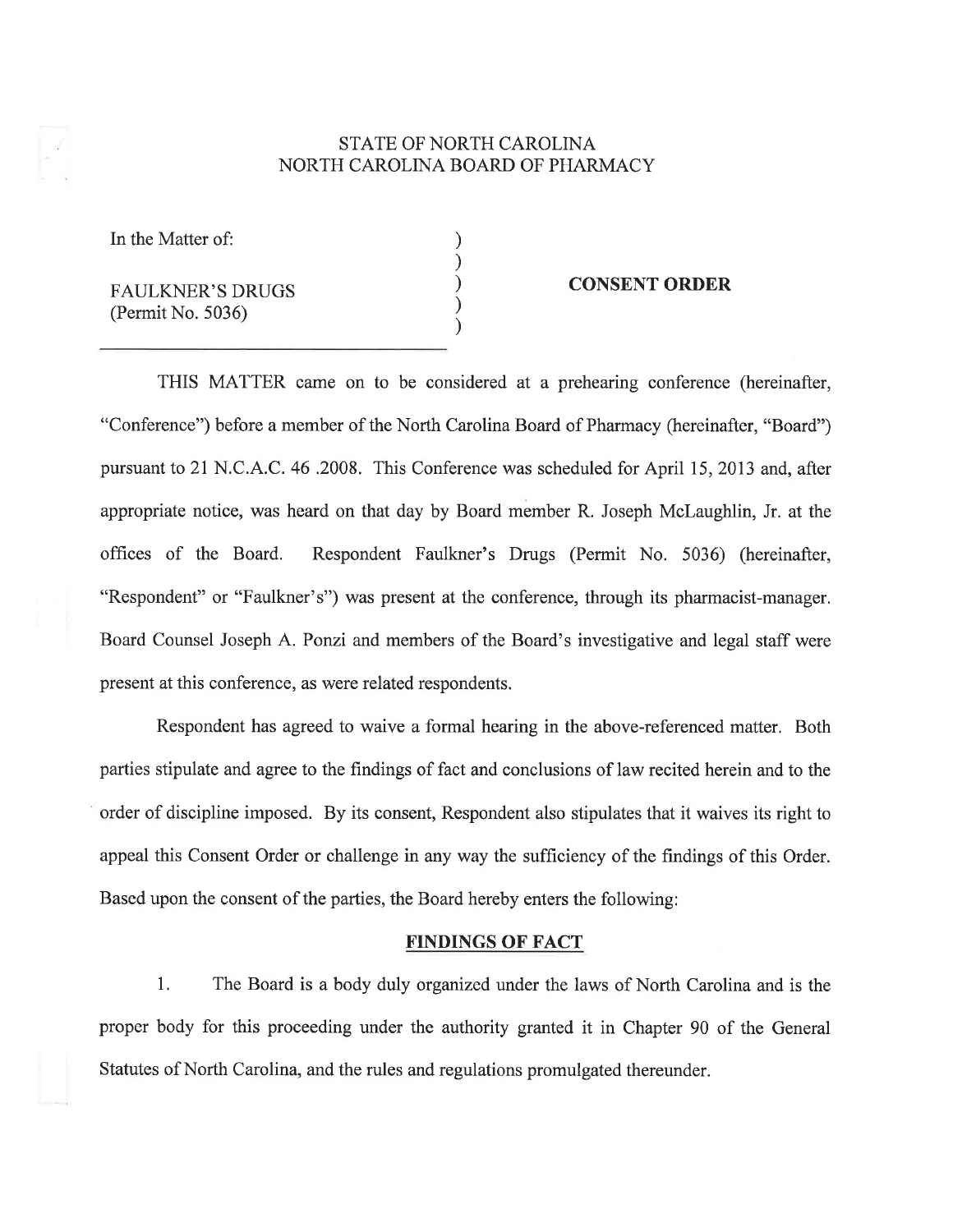2. Respondent holds Permit No. 5036 and is located at 215 East Jefferson St., Monroe, North Carolina. Respondent is and was, at all relevant times referenced to herein, subject to the rules and regulations of the Board and the laws of the State of North Carolina,

3. On April 27, 2012, Faulkner's improperly prepared and dispensed Morphine ER 60 mg to an elderly patient whose prescription called for Morphine ER 15 mg. The patient ingested approximately seven tablets of the errant medication. Thus, Respondent dispensed, and the patient ingested, four times the prescribed amount of Morphine, a schedule II controlled substance. As a result, the patient suffered a morphine overdose and was hospitalized.

4. On the date that the prescription was filled, Respondent permitted more than two technicians to work under the supervision of one pharmacist without Board authorization. One pharmacist supervised more than two technicians continuously from 10:30 a.m. to 5:30 p.m., which contributed to an increased risk of patient harm.

5. On October 2, 2012, Faulkner's prepared five prescriptions for a patient. The prescriptions called for, among other things, Losartan 100 mg and Hydrocodone/APAP 51325 mg (a schedule III controlled substance). A vial was labeled for the Hydrocodone prescription, but instead was improperly filled with a second dose of the Losartan prescription. The prescription was dispensed by the pharmacist-manager, but the prescription labels and pharmacy records incorrectly reflect the initials of another pharmacist employed by Respondent. As a result of the error, the patient ingested twice the amount of the prescribed Losartan, an amount in excess of the normal therapeutic dose, until October II, 2012, when he began to suffer from flu-like symptoms.

6. In addition, inspections performed by Board investigators of Faulkner's revealed the following serial violations:

2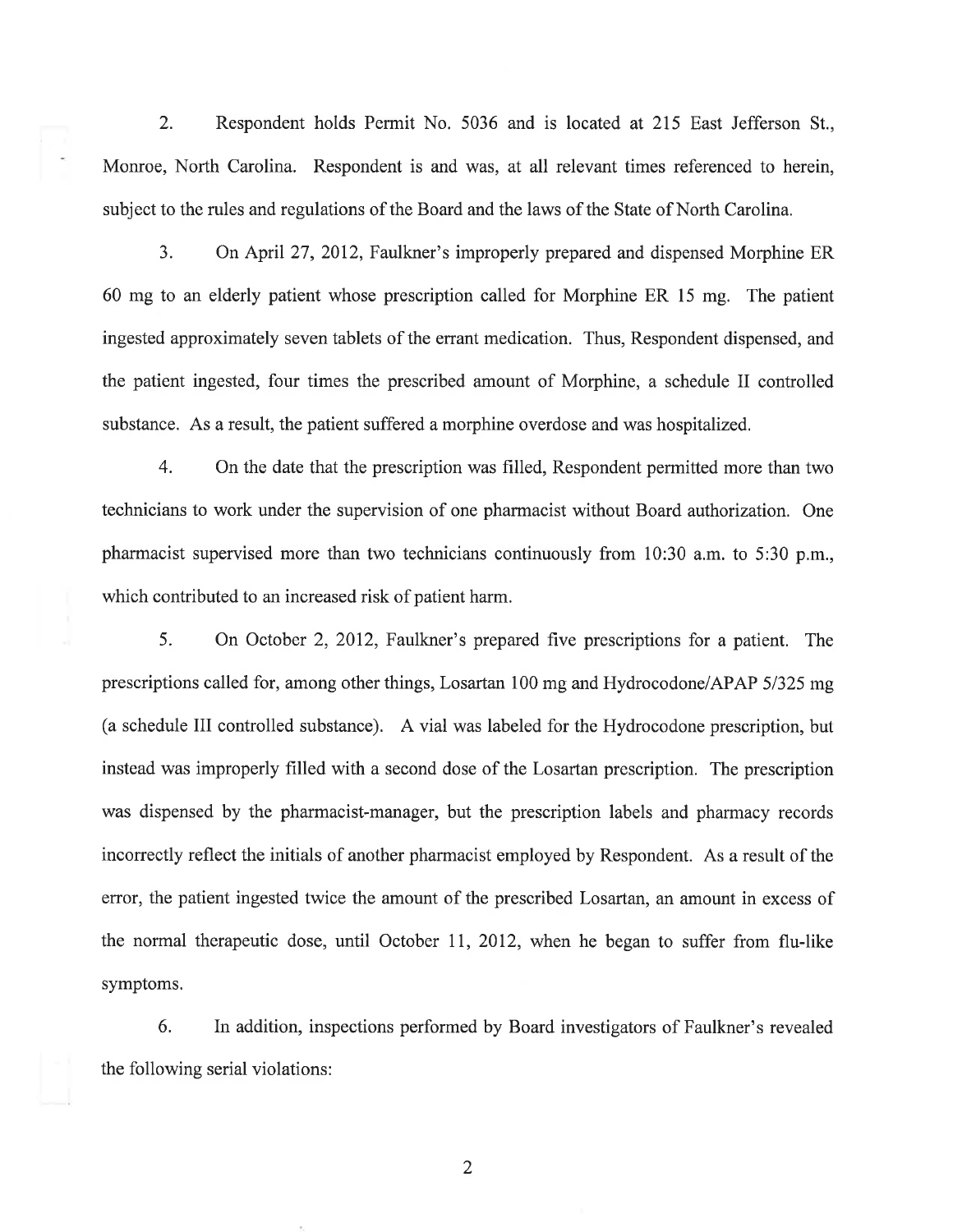- a. On February 29,2012, Respondent: (1) did not maintain proper storage and security for schedule II controlled substances; (2) maintained seven vials in active stock that lacked lot numbers or expiration dates; (3) maintained drugs in active dispensing stock that had expired over six months ago; and (4) maintained a compounding log that did not identiff the compounder or include the reviewing pharmacist's initials.
- b. On June 1,2012, Respondent: (1) maintained four vials in active stock that lacked lot numbers or expiration dates; (2) maintained eleven items in active dispensing stock that had expired over six months ago; and (3) maintained a pharmacist-to-technician ratio of one-to-three, without Board authorization.
- c. On November 8, 2012, Respondent: (l) kept the compounding room, equipment and utensils in an unsanitary and disorganized condition that posed a threat to the public health, safety and welfare; (2) maintained seven vials in active stock and nine vials in the compound room that lacked lot numbers or expiration dates; (3) maintained eleven items in active dispensing stock that had expired over six months ago, including drugs that had been specifically noted in Respondent's June 1, 2012 inspection; (4) maintained a ratio of pharmacists-to-technicians of one-top-three, without Board authorization;  $(5)$  maintained a compounding log that did not identify the compounder or include the reviewing pharmacist's initials; and (6) maintained two vials of Simvastatin in active stock that had previously been dispensed to a patient by another pharmacy.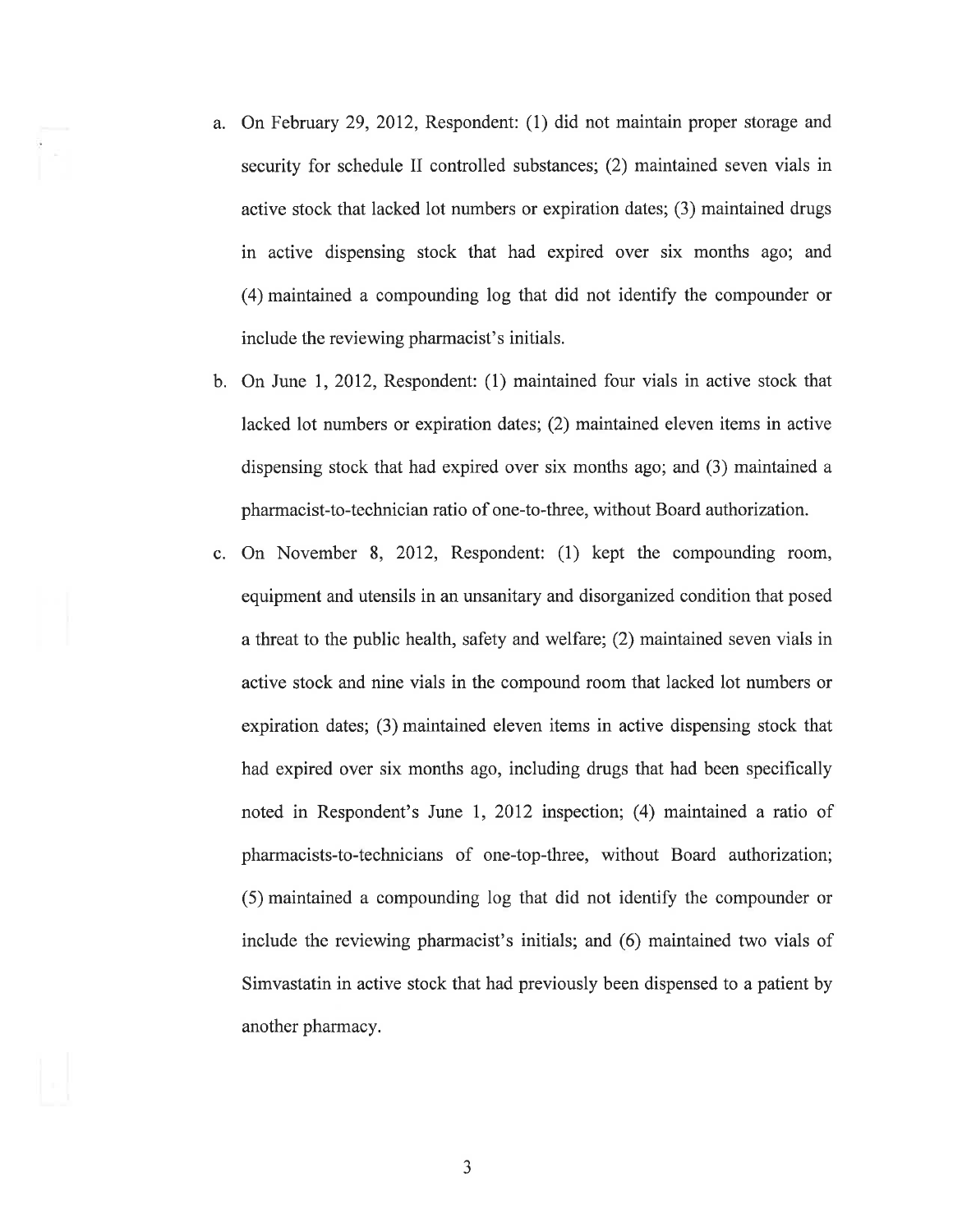d. On November 29, 2012, Respondent: (1) kept the compounding room, equipment and utensils in an unsanitary and disorganized condition that posed a threat to the public health, safety and welfare; (2) maintained seven vials in active stock that lacked lot numbers or expiration dates; (3) had eleven items in active dispensing stock that had expired over six months ago, including drugs that had been specifically noted in Respondent's June I, <sup>2012</sup> inspection; and (4) failed to collect documentation of refusal to counsel on delivery prescriptions.

#### CONCLUSIONS OF LAW

Based on the above findings, the Board concludes as a matter of law:

1. All parties are properly before the Board, and the Board has jurisdiction over Respondent and the subject matter of this proceeding.

2. Respondent's conduct, as set out in the findings of fact above, constitutes grounds for discipline pursuant to N.C. Gen. Stat. \$ 90-85.38 because Respondent's acts were in violation of N.C. Gen. Stat. \$\$ 90-85.154(c), 90-85.29,90-85.30, 90-85.38(a)(6), (7) and (9) and(b); 90-104, 90-106, 90-108, 106-122, 106-134 and 106-134.1; and 21 N.C.A.C. 46 .1601(a), 46.\802(b),46.1803,46.1805,46.1810(4), (6) and (7),46.1818, 46.2302,46 .2303,46.2304, 46.2508,and46.3001(a);21 U.S.C.331,827,829,842 and 843;21 C.F.R. 1301.71, 130L75, 1304.03, 1304.04, 1304.27, and 1304.22.

3. Respondent admits that the conduct in this matter constitutes suffrcient grounds for disciplinary action on its permit under N.C. Gen. Stat. \$ 90-85.38.

4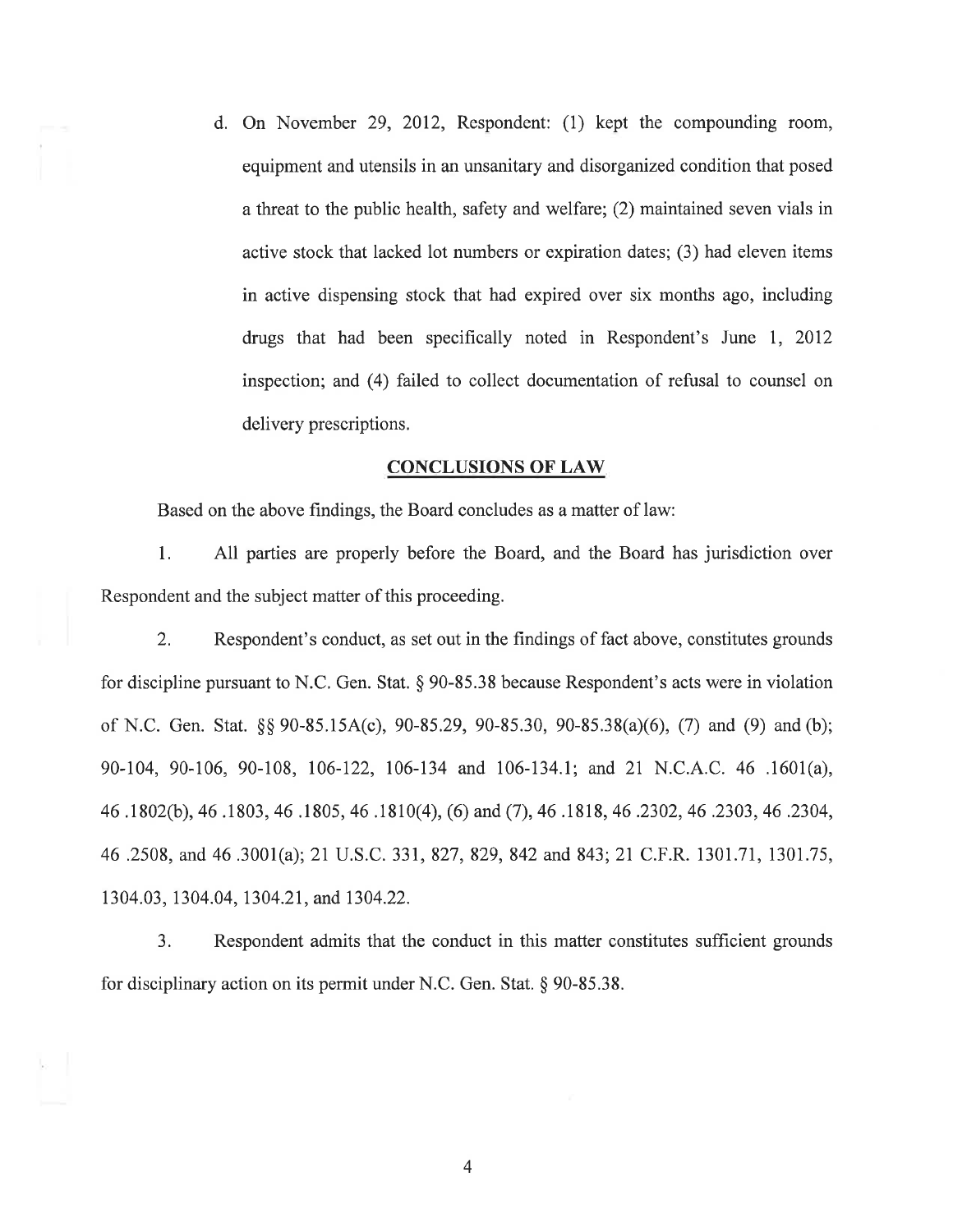Based upon the foregoing, and with the consent of the parties, IT IS THEREFORE ORDERED that the permit of Respondent Faulkner's Drugs, Permit No. 5036, is hereby REPRIMANDED.

This the  $\frac{|q|^{th}}{s}$  day of  $\frac{M_{\text{day}}}{s}$ , 2013.

NORTH CAROLINA BOARD OF PHARMACY

 $1/$ By: Jack W ambbell. **Executive Director**